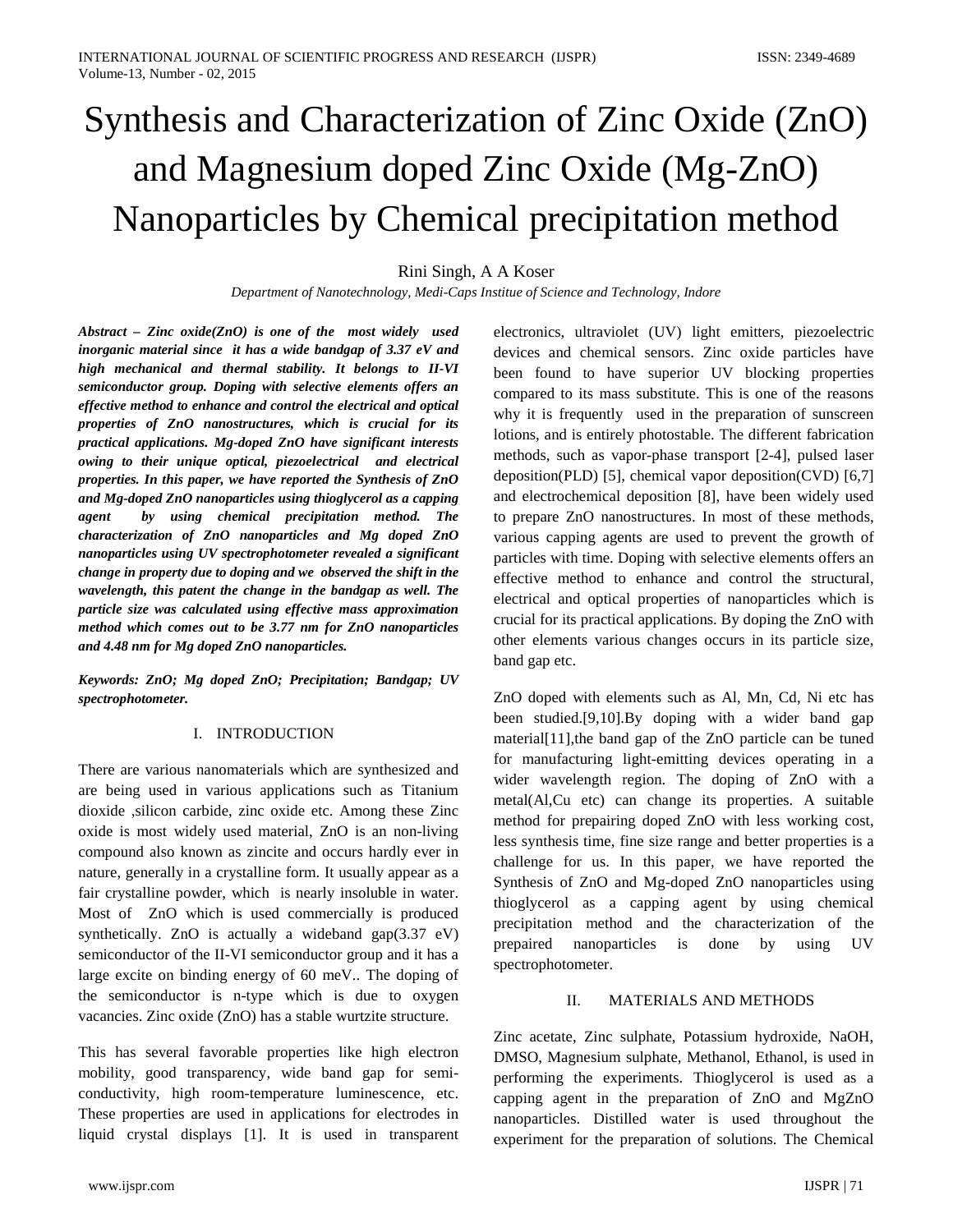Precipitation method is used for the preparation of ZnO and Mg-doped ZnO nanoparticle. Chemical precipitation is a formation of a separable solid substance from a solution, either by converting the substance into an insoluble form or by changing the composition of the solvent to diminish the solubility of the substance in it.

## III. SYNTHESIS OF ZNO NANOPARTICLES:

The chemical precipitation method was performed in our laboratory for the synthesis of ZnO and Mg doped ZnO nanoparticles. For the preparation of ZnO nanoparticle 0.2M(0.8gm) of Zinc acetate is mixed in 100 ml of distilled water.20 ml of DMSO solution is mixed in zinc acetate solution.Constant stirring of the solution is done on the magnetic stirrer at 560 rpm for 30 minutes.1.2M of KoH is mixed in 100 ml distilled water in other beaker and 10 ml of ethanol is mixed in KoH solution. This KoH solution is added dropwise into the zinc acetate solution kept on the magnetic stirrer.The solution is stirred for 5 min. Add 0.3ml of thioglycerol into the solution. Constant stirring is done for 1 hour till the solution turns milky. Thus the prepared solution is then washed 3 times with methanol.

#### IV. SYNTHESIS OF MG-ZNO NANOPARTICLES

For the preparation of Mg doped ZnO nanoparticles,0.2M of NaOH is mixed in 100 ml of distilled water,0.1M of Zinc sulphate is mixed in 100 ml of distilled water and 0.01M of Magnesium sulphate is mixed in 100 ml of distilled water.Like this three different solutions are made in different beakers.Now, a single mixture of zinc sulphate and magnesium sulphate is made in a beaker and kept on magnetic stirrer on 560 rpm.NaOH solution is added dropwise into the mixture of solutions under constant stirring.Add 0.3ml of Thioglycerol into the solution and keep the solution at room temperature for 3 hours under constant stirring.The prepared solution is centrifuged for 40 minutes at 2000 rpm.The centrifuged Mg-ZnO was then washed with ethanol several times using filter paper.

#### V. CHARACTERIZATION

There are different characterization techniques used to study the various properties of nanoparticles such as Scanning electron microscopy(SEM),X-ray spectroscopy, We have used **UV-Vis spectrophotometer** to study the band gap of ZnO and Mg-doped ZnO nanoparticles. We had taken UV of the ZnO and Mg-ZnO nanoparticles.

The samples of ZnO and Mg-Zno are diluted with distilled water and mixed properly. The sample is then filled in a cuvette and distilled water is filled in the other cuvette. After calibration, we had taken UV of the ZnO and Mg-ZnO nanoparticles.

The variation in the wavelength and absorbance is observed for both the ZnO and Mg doped ZnO nanoparticles samples.



Fig:5.1 UV Graph between Absorbance and Wavelength for ZnO nanoparticles.



Fig:5.2 UV Graph between Absorbance and Wavelength for Mg doped ZnO nanoparticles.

#### VI. RESULTS AND DISCUSSION

ZnO and Mg-ZnO nanoparticles have been synthesized using simple precipitation method by using thioglycerol as a capping agent. The UV characterization of ZnO and Mg doped ZnO nanoparticles is done by us with the help of UV spectrophotometer.

- UV-Vis spectroscopy of ZnO and Mg-ZnO is performed and the absorptions peaks are obtained at 365nm and 367 nm.
- The bandgap  $(E_g)$  of ZnO and Mg-ZnO is calculated by using the formula:

$$
E_g = \frac{hc}{\lambda}
$$

Where h is the plank's constant c is the velocity of light and  $\lambda$  is the wavelength. The band gap of ZnO is found to be 3.40 eV and band gap of Mg-ZnO is found to be 3.38 eV.